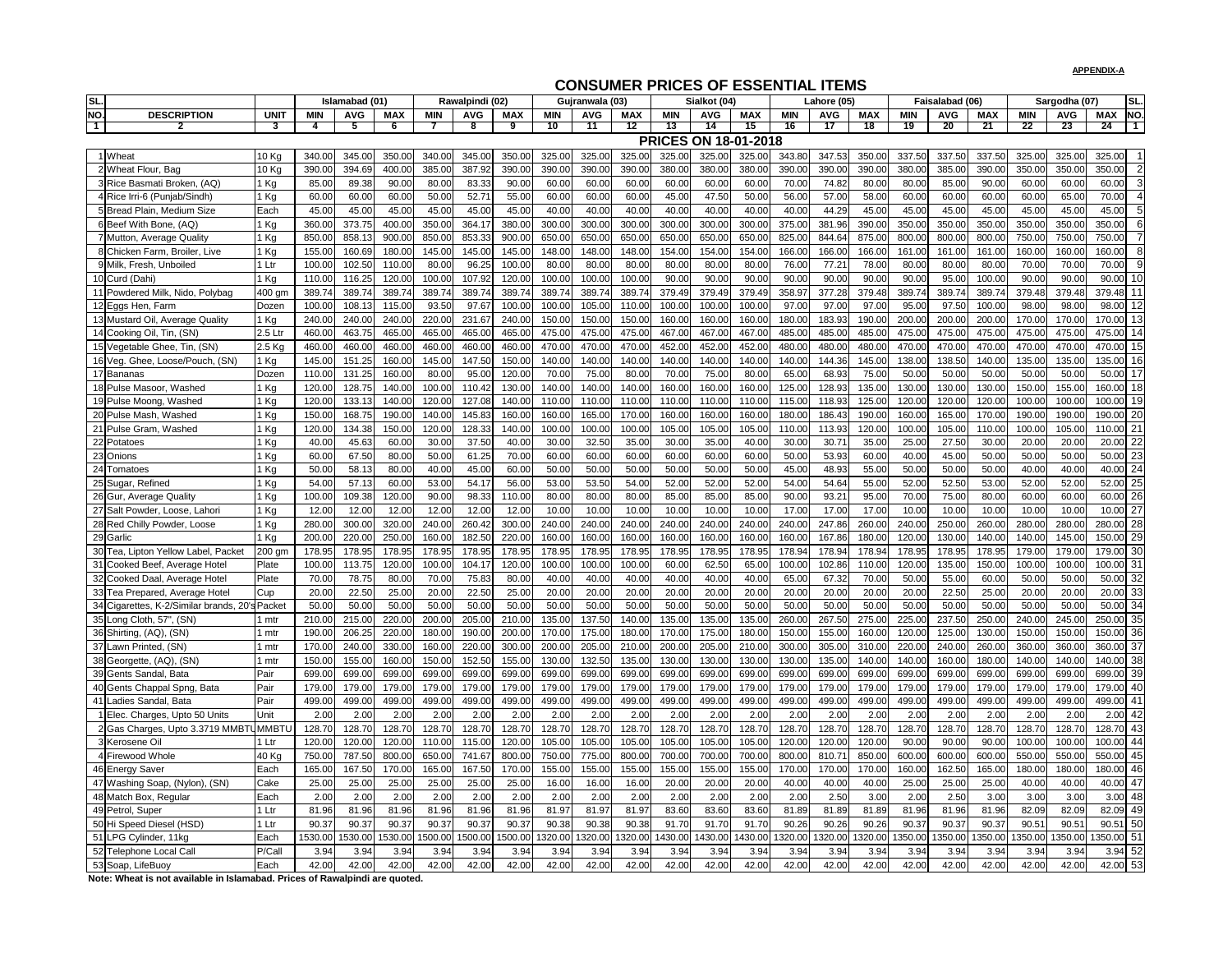|     |                                                  |                 |                  |                  |                  |                  |                  |                  |                  |                  |                  |                  | CONSUMENT NICES OF ESSENTIAL ITEMS |                  |                  |                  |                  |                  |                  |                  |                  |                  |                                 |                |
|-----|--------------------------------------------------|-----------------|------------------|------------------|------------------|------------------|------------------|------------------|------------------|------------------|------------------|------------------|------------------------------------|------------------|------------------|------------------|------------------|------------------|------------------|------------------|------------------|------------------|---------------------------------|----------------|
| SL. |                                                  |                 |                  | Multan (08)      |                  |                  | Bahawalpur (09)  |                  |                  | Karachi (10)     |                  |                  | Hyderabad (11)                     |                  |                  | Sukkur (12)      |                  |                  | Larkana (13)     |                  |                  | Peshawar (14)    |                                 | SL.            |
| NO. | <b>DESCRIPTION</b>                               | <b>UNIT</b>     | <b>MIN</b>       | <b>AVG</b>       | <b>MAX</b>       | <b>MIN</b>       | <b>AVG</b>       | <b>MAX</b>       | <b>MIN</b>       | <b>AVG</b>       | <b>MAX</b>       | <b>MIN</b>       | <b>AVG</b>                         | <b>MAX</b>       | <b>MIN</b>       | <b>AVG</b>       | <b>MAX</b>       | <b>MIN</b>       | <b>AVG</b>       | <b>MAX</b>       | <b>MIN</b>       | <b>AVG</b>       | <b>MAX</b>                      | NO.            |
| ╶┨╴ |                                                  | -3              | 25               | 26               | 27               | 28               | 29               | 30               | 31               | 32               | 33               | 34               | 35                                 | 36               | 37               | 38               | 39               | 40               | 41               | 42               | -43              | -44              | 45                              | -1             |
|     |                                                  |                 |                  |                  |                  |                  |                  |                  |                  |                  |                  |                  | <b>PRICES ON 18-01-2018</b>        |                  |                  |                  |                  |                  |                  |                  |                  |                  |                                 |                |
|     | 1 Wheat                                          | 10 Kg           | 330.00           | 330.0            | 330.00           | 343.00           | 344.00           | 345.00           | 380.00           | 380.0            | 380.00           | 345.00           | 345.00                             | 345.00           | 325.00           | 337.50           | 350.00           | 325.00           | 325.00           | 325.00           | 360.00           | 360.00           | 360.00                          |                |
|     | 2 Wheat Flour, Bag                               | 10 Kg           | 370.0            | 370.0            | 370.00           | 380.00           | 380.00           | 380.00           | 440.00           | 443.08           | 450.00           | 420.00           | 420.00                             | 420.00           | 370.00           | 370.00           | 370.00           | 365.0            | 367.50           | 370.00           | 370.00           | 388.33           | 400.00                          | $\overline{2}$ |
|     | 3 Rice Basmati Broken, (AQ)                      | l Kg            | 85.00            | 87.50            | 90.00            | 50.00            | 55.00            | 60.00            | 75.00            | 78.46            | 85.00            | 80.00            | 80.94                              | 85.00            | 60.00            | 65.00            | 70.00            | 70.00            | 75.00            | 80.00            | 74.00            | 82.33            | 90.00                           |                |
|     | 4 Rice Irri-6 (Punjab/Sindh)                     | I Kg            | 40.00            | 40.00            | 40.00            | 45.00            | 47.50            | 50.00            | 50.00            | 52.12            | 55.00            | 45.00            | 45.00                              | 45.00            | 50.00            | 52.50            | 55.00            | 34.00            | 34.00            | 34.00            | 45.00            | 47.50            | 50.00                           |                |
|     | 5 Bread Plain, Medium Size                       | Each            | 45.00            | 45.00            | 45.00            | 45.00            | 45.00            | 45.00            | 45.00            | 45.19            | 50.00            | 44.00            | 44.00                              | 44.00            | 50.00            | 50.00            | 50.00            | 45.00            | 45.00            | 45.00            | 35.00            | 35.00            | 35.00                           |                |
|     | 6 Beef With Bone, (AQ)                           | 1 Kg            | 350.00           | 350.0            | 350.00           | 350.00           | 350.0            | 350.00           | 400.00           | 425.77           | 450.00           | 340.00           | 350.00                             | 360.00           | 300.00           | 325.00           | 350.00           | 310.0            | 310.00           | 310.00           | 320.00           | 336.6            | 360.00                          |                |
|     | 7 Mutton, Average Quality                        | 1 Kg            | 750.00           | 750.0            | 750.00           | 700.00           | 700.00           | 700.00           | 800.00           | 823.08           | 900.00           | 700.0            | 725.00                             | 750.00           | 700.00           | 725.00           | 750.00           | 700.0            | 725.00           | 750.00           | 700.00           | 733.33           | 750.00                          |                |
|     | 8 Chicken Farm, Broiler, Live                    | l Kg            | 170.00           | 173.33           | 175.00           | 160.00           | 160.00           | 160.00           | 180.00           | 185.31           | 200.00           | 180.00           | 181.88                             | 185.00           | 180.00           | 180.00           | 180.00           | 170.00           | 175.00           | 180.00           | 163.00           | 163.00           | 163.00                          |                |
|     | 9 Milk, Fresh, Unboiled                          | 1 Ltr           | 75.00            | 82.50            | 90.00            | 65.00            | 67.50            | 70.00            | 85.00            | 85.00            | 85.00            | 84.00            | 84.00                              | 84.00            | 80.00            | 80.00            | 80.00            | 80.00            | 80.00            | 80.00            | 80.00            | 85.00            | 100.00                          |                |
|     | 10 Curd (Dahi)                                   | l Kg            | 90.00            | 92.50            | 95.00            | 80.00            | 80.00            | 80.00            | 120.00           | 130.00           | 140.00           | 120.0            | 120.00                             | 120.00           | 90.00            | 95.00            | 100.00           | 90.00            | 95.00            | 100.00           | 90.00            | 98.33            | 100.00                          | 10             |
|     | 11 Powdered Milk, Nido, Polybag                  | 400 gm          | 389.74           | 389.74           | 389.74           | 379.50           | 379.50           | 379.50           | 379.49           | 379.49           | 379.49           | 379.48           | 379.48                             | 379.48           | 389.74           | 389.74           | 389.7            | 362.97           | 362.97           | 362.97           | 370.00           | 370.00           | 370.00                          |                |
|     | 12 Eggs Hen, Farm                                | Dozen           | 95.00            | 100.00           | 105.00           | 96.00            | 98.00            | 100.00           | 100.00           | 106.35           | 110.00           | 110.0            | 110.00                             | 110.00           | 105.00           | 105.00           | 105.00           | 110.00           | 110.00           | 110.00           | 110.00           | 118.33           | 120.00                          | 12             |
|     | 13 Mustard Oil, Average Quality                  | 1 Kg            | 180.00           | 184.17           | 190.00           | 160.00           | 170.00           | 180.00           | 180.00           | 184.62           | 190.00           | 160.00           | 160.00                             | 160.00           | 150.00           | 150.00           | 150.00           | 180.00           | 190.00           | 200.00           | 180.00           | 220.00           | 240.00                          | 13             |
|     | 14 Cooking Oil, Tin, (SN)                        | 2.5 Ltr         | 475.00           | 475.00           | 475.00           | 475.00           | 475.00           | 475.00           | 478.00           | 478.00           | 478.00           | 465.00           | 465.00                             | 465.00           | 468.00           | 468.00           | 468.00           | 460.00           | 460.00           | 460.00           | 470.00           | 470.00           | 470.00                          | 14             |
|     | 15 Vegetable Ghee, Tin, (SN)                     | $2.5$ Kg        | 470.0            | 470.0            | 470.00           | 470.00           | 470.00           | 470.00           | 473.00           | 473.00           | 473.00           | 460.00           | 460.00                             | 460.00           | 453.00           | 453.00           | 453.00           | 450.0            | 450.00           | 450.00           | 460.0            | 460.0            | 460.00                          | 15             |
|     | 16 Veg. Ghee, Loose/Pouch, (SN)                  | Kg              | 152.00           | 152.00           | 152.00           | 150.00           | 150.00           | 150.00           | 145.00           | 150.58           | 160.00           | 175.0            | 175.00                             | 175.00           | 130.00           | 145.00           | 160.00           | 130.0            | 130.00           | 130.00           | 155.00           | 159.1            | 160.00                          | 16             |
|     | 17 Bananas                                       | Dozen           | 70.00            | 79.17            | 90.00            | 60.00            | 65.00            | 70.00            | 60.00            | 70.77            | 80.00            | 40.00            | 46.88                              | 50.00            | 60.00            | 65.00            | 70.00            | 50.00            | 55.00            | 60.00            | 60.00            | 73.33            | 80.00                           | 17             |
|     | 18 Pulse Masoor, Washed                          | l Kg            | 100.00           | 103.33           | 110.00           | 100.00           | 110.00           | 120.00           | 100.00           | 107.50           | 125.00           | 90.00            | 97.50                              | 100.00           | 100.00           | 110.00           | 120.00           | 90.00            | 95.00            | 100.00           | 90.00            | 91.67            | 100.00                          | 18             |
|     | 19 Pulse Moong, Washed                           | l Kg            | 100.00           | 100.00           | 100.00           | 100.00           | 110.00           | 120.00           | 120.00           | 121.54           | 130.00           | 110.00           | 113.13                             | 120.00           | 120.00           | 125.00           | 130.00           | 110.00           | 115.00           | 120.00           | 100.00           | 110.00           | 120.00                          | 19             |
|     | 20 Pulse Mash, Washed                            | l Kg            | 150.0            | 150.8            | 155.00           | 140.00           | 145.00           | 150.00           | 120.00           | 126.92           | 130.00           | 120.0            | 127.50                             | 140.00           | 120.00           | 125.00           | 130.0            | 110.0            | 115.00           | 120.00           | 136.00           | 139.33           | 140.00                          | 20             |
|     | 21 Pulse Gram, Washed                            | Kg              | 110.00           | 113.33           | 120.00           | 120.00           | 120.00           | 120.00           | 110.00           | 122.12           | 130.00           | 120.0            | 120.00                             | 120.00           | 120.00           | 120.00           | 120.00           | 120.0            | 120.00           | 120.00           | 115.00           | 118.33           | 120.00                          | 21<br>22       |
|     | 22 Potatoes                                      | Kg              | 25.00            | 29.17            | 30.00            | 30.00            | 30.00            | 30.00            | 25.00            | 30.00            | 35.00<br>60.00   | 20.00            | 23.75                              | 30.00            | 20.00            | 22.50            | 25.00<br>50.00   | 25.00            | 27.50            | 30.00            | 26.00            | 34.33            | 40.00<br>60.00                  | 23             |
|     | 23 Onions                                        | Kg              | 50.00            | 52.50            | 55.00            | 50.00            | 55.00            | 60.00            | 40.00            | 50.00            | 30.00            | 40.00            | 40.00                              | 40.00            | 40.00            | 45.00            |                  | 50.00            | 55.00            | 60.00            | 50.00            | 59.17            |                                 | 24             |
|     | 24 Tomatoes                                      | Kg              | 40.00            | 40.00            | 40.00            | 40.00            | 40.00            | 40.00            | 25.00            | 29.23            |                  | 20.00            | 21.25                              | 30.00            | 30.00            | 30.00            | 30.00            | 30.00            | 30.00            | 30.00            | 35.00            | 40.83            | 50.00                           |                |
|     | 25 Sugar, Refined                                | l Kg            | 52.00            | 52.00            | 52.00            | 52.00            | 52.50            | 54.00            | 54.00            | $55.2^{\circ}$   | 58.00            | 50.00            | 50.50                              | 52.00            | 50.00            | 50.00            | 50.00            | 50.00            | 51.00            | 52.00            | 53.00            | 53.33            | 54.00                           | 25             |
|     | 26 Gur, Average Quality                          | Kg              | 70.00            | 72.50<br>10.00   | 75.00            | 55.00<br>12.00   | 57.50<br>12 NO   | 60.00            | 80.00<br>12.00   | 90.38            | 100.00<br>12.00  | 80.00<br>1200    | 80.00                              | 80.00            | 60.00            | 60.00<br>10 $00$ | 60.00<br>10.00   | 70.00            | 70.00            | 70.00            | 70.00<br>10.00   | 86.67<br>10.00   | 100.00<br>10.00 $\overline{27}$ | 26             |
|     | 27 Salt Powder, Loose, Lahori                    | 1 Kg            | 10.00            | $\cdots$         | 10.00            | $\sim$           | $\sim$           | 12.00            | $-0.09$          | 12.00            | $\sim$           | $1 - 0$          | 12.00                              | 12.00            | 10.00            | 10.01            | $\cdot$          | 10.00            | 10.00            | 10.00            | $\cdot$          | $\cdots$         | 10.00<br>260.00 28              | $\sim$         |
|     | 28 Red Chilly Powder, Loose                      | Kg              | 230.00           | 235.00           | 240.00           | 220.00           | 225.00           | 230.00           | 280.00           | 295.48           | 325.00           | 260.00           | 265.00                             | 280.00           | 240.00           | 250.00           | 260.00           | 230.00           | 235.00           | 240.00           | 220.00           | 241.67           |                                 |                |
|     | 29 Garlic<br>30 Tea, Lipton Yellow Label, Packet | 1 Kg            | 150.00<br>178.95 | 155.00<br>178.95 | 160.00<br>178.95 | 150.00<br>179.00 | 155.00<br>179.00 | 160.00<br>179.00 | 160.00<br>178.95 | 173.08<br>178.95 | 200.00<br>178.95 | 160.00<br>178.94 | 161.25<br>178.94                   | 170.00<br>178.94 | 160.00<br>178.94 | 160.00<br>178.94 | 160.00<br>178.94 | 150.00<br>178.94 | 150.00<br>178.94 | 150.00<br>178.94 | 140.00<br>178.95 | 186.67<br>178.95 | 220.00 29<br>178.95 30          |                |
|     | 31 Cooked Beef, Average Hotel                    | 200 gm<br>Plate |                  |                  |                  | 120.00           |                  | 130.00           |                  |                  | 100.00           | 75.00            | 77.50                              |                  | 100.00           | 100.00           | 100.00           | 100.00           | 100.00           | 100.00           | 120.00           | 120.00           | 120.00 31                       |                |
|     | 32 Cooked Daal, Average Hotel                    | Plate           | 80.00<br>40.00   | 80.00<br>40.00   | 80.00<br>40.00   | 50.00            | 125.00<br>60.00  | 70.00            | 80.00<br>60.00   | 93.08<br>61.54   | 70.00            | 50.00            | 52.50                              | 80.00<br>60.00   | 50.00            | 50.00            | 50.00            | 50.00            | 65.00            | 80.00            | 60.00            | 60.00            | 60.00 32                        |                |
|     | 33 Tea Prepared, Average Hotel                   | Cup             | 20.00            | 20.00            | 20.00            | 20.00            | 22.50            | 25.00            | 20.00            | 21.73            | 25.00            | 20.00            | 20.00                              | 20.00            | 25.00            | 25.00            | 25.00            | 25.00            | 27.50            | 30.00            | 15.00            | 15.00            | 15.00 33                        |                |
|     | 34 Cigarettes, K-2/Similar brands, 20's          | Packet          | 50.00            | 50.00            | 50.00            | 48.00            | 48.00            | 48.00            | 55.00            | 55.00            | 55.00            | 50.00            | 50.00                              | 50.00            | 50.00            | 50.00            | 50.00            | 50.00            | 50.00            | 50.00            | 55.00            | 55.00            | 55.00 34                        |                |
|     | 35 Long Cloth, 57", (SN)                         | l mtr           | 250.0            | 250.00           | 250.00           | 180.00           | 180.00           | 180.00           | 180.00           | 180.00           | 180.00           | 240.00           | 240.00                             | 240.00           | 220.00           | 230.00           | 240.00           | 200.00           | 200.00           | 200.00           | 300.00           | 333.33           | 350.00 35                       |                |
|     | 36 Shirting, (AQ), (SN)                          | l mtr           | 200.00           | 210.00           | 220.00           | 110.00           | 115.00           | 120.00           | 160.00           | 166.15           | 180.00           | 140.00           | 140.00                             | 140.00           | 90.00            | 120.00           | 150.00           | 150.00           | 157.50           | 165.00           | 250.00           | 300.00           | 325.00                          | 36             |
|     | 37 Lawn Printed, (SN)                            | 1 mtr           | 150.00           | 150.00           | 150.00           | 150.00           | 169.00           | 188.00           | 400.00           | 415.00           | 430.00           | 280.00           | 280.00                             | 280.00           | 225.00           | 280.00           | 335.00           | 366.66           | 366.66           | 366.66           | 360.00           | 360.00           | 360.00 37                       |                |
|     | 38 Georgette, (AQ), (SN)                         | l mtr           | 100.00           | 105.00           | 110.00           | 100.00           | 110.00           | 120.00           | 120.00           | 121.54           | 130.00           | 120.00           | 120.00                             | 120.00           | 100.00           | 125.00           | 150.00           | 130.00           | 130.00           | 130.00           | 120.00           | 120.00           | 120.00 38                       |                |
|     | 39 Gents Sandal, Bata                            | Pair            | 699.00           | 699.00           | 699.00           | 699.00           | 699.00           | 699.00           | 699.00           | 699.00           | 699.00           | 699.00           | 699.00                             | 699.00           | 699.00           | 699.00           | 699.00           | 699.00           | 699.00           | 699.00           | 699.00           | 699.00           | 699.00 39                       |                |
|     | 40 Gents Chappal Spng, Bata                      | Pair            | 179.00           | 179.00           | 179.00           | 179.00           | 179.00           | 179.00           | 179.00           | 180.54           | 199.00           | 179.00           | 179.00                             | 179.00           | 179.00           | 179.00           | 179.00           | 179.00           | 179.00           | 179.00           | 179.00           | 179.00           | 179.00 40                       |                |
|     | 41 Ladies Sandal, Bata                           | Pair            | 499.00           | 499.00           | 499.00           | 549.00           | 549.00           | 549.00           | 499.00           | 506.69           | 599.00           | 499.00           | 499.00                             | 499.00           | 499.00           | 499.00           | 499.00           | 499.00           | 499.00           | 499.00           | 499.00           | 499.00           | 499.00 41                       |                |
|     | 42 Elec. Charges, Upto 50 Units                  | Unit            | 2.00             | 2.00             | 2.00             | 2.00             | 2.00             | 2.00             | 2.00             | 2.00             | 2.00             | 2.00             | 2.00                               | 2.00             | 2.00             | 2.00             | 2.00             | 2.00             | 2.00             | 2.00             | 2.00             | 2.00             | $2.00$ 42                       |                |
|     | 43 Gas Charges, Upto 3.3719 MMBTUMMBTU           |                 | 128.70           | 128.70           | 128.70           | 128.70           | 128.70           | 128.70           | 128.70           | 128.70           | 128.70           | 128.70           | 128.70                             | 128.70           | 128.70           | 128.70           | 128.70           | 128.70           | 128.70           | 128.70           | 128.70           | 128.70           | 128.70 43                       |                |
|     | 44 Kerosene Oil                                  | 1 Ltr           | 95.00            | 95.00            | 95.00            | 110.00           | 110.00           | 110.00           | 120.00           | 121.15           | 125.00           | 96.00            | 96.00                              | 96.00            | 100.00           | 100.00           | 100.00           | 120.00           | 120.00           | 120.00           | 90.00            | 105.00           | 120.00 44                       |                |
|     | 45 Firewood Whole                                | 40 Kg           | 680.00           | 690.00           | 700.00           | 600.00           | 625.00           | 650.00           | 650.00           | 651.92           | 700.00           | 550.00           | 550.00                             | 550.00           | 400.00           | 400.00           | 400.00           | 450.00           | 450.00           | 450.00           | 650.00           | 729.17           | 800.00                          | 45             |
|     | 46 Energy Saver                                  | Each            | 165.00           | 165.00           | 165.00           | 175.00           | 175.00           | 175.00           | 180.00           | 180.00           | 180.00           | 200.00           | 200.00                             | 200.00           | 155.00           | 155.00           | 155.00           | 180.00           | 180.00           | 180.00           | 180.00           | 180.00           | 180.00 46                       |                |
|     | 47 Washing Soap, (Nylon), (SN)                   | Cake            | 22.00            | 22.00            | 22.00            | 20.00            | 20.00            | 20.00            | 14.00            | 14.00            | 14.00            | 25.00            | 25.00                              | 25.00            | 26.00            | 26.00            | 26.00            | 30.00            | 30.00            | 30.00            | 20.00            | 20.00            | 20.00 47                        |                |
|     | 48 Match Box, Regular                            | Each            | 2.00             | 2.00             | 2.00             | 2.00             | 2.50             | 3.00             | 2.00             | 2.00             | 2.00             | 2.00             | 2.00                               | 2.00             | 2.00             | 2.50             | 3.0C             | 2.00             | 2.50             | 3.00             | 2.00             | 2.00             | $2.00$ 48                       |                |
|     | 49 Petrol, Super                                 | 1 Ltr           | 82.65            | 82.65            | 82.65            | 82.98            | 83.04            | 83.10            | 81.95            | 81.95            | 81.95            | 82.65            | 82.65                              | 82.65            | 81.96            | 81.96            | 81.96            | 82.10            | 82.10            | 82.10            | 81.96            | 81.96            | 81.96 49                        |                |
|     | 50 Hi Speed Diesel (HSD)                         | 1 $Ltr$         | 90.99            | 90.99            | 90.99            | 91.60            | 91.60            | 91.60            | 90.36            | 90.36            | 90.36            | 91.07            | 91.07                              | 91.07            | 90.37            | 90.37            | 90.37            | 90.06            | 90.06            | 90.06            | 90.37            | 90.37            | $90.37$ 50                      |                |
|     | 51 LPG Cylinder, 11kg                            | Each            | 1320.00          | 1320.00          | 1320.00          | 1430.00          | 1430.00          | 1430.00          | 1320.00          | 1320.00          | 1320.00          | 1430.00          | 1430.00                            | 1430.00          | 1430.00          | 1430.00          | 1430.00          | 1430.00          | 1430.00          | 1430.00          | 1430.00          | 1430.00          | 430.00 51                       |                |
|     | 52 Telephone Local Call                          | P/Call          | 3.94             | 3.94             | 3.94             | 3.94             | 3.94             | 3.94             | 3.94             | 3.94             | 3.94             | 3.94             | 3.94                               | 3.94             | 3.94             | 3.94             | 3.94             | 3.94             | 3.94             | 3.94             | 3.94             | 3.94             | $3.94$ 52                       |                |
|     | 53 Soap, LifeBuoy                                | Each            | 42.00            | 42.00            | 42.00            | 38.00            | 38.00            | 38.00            | 42.00            | 42.00            | 42.00            | 38.00            | 38.00                              | 38.00            | 42.00            | 42.00            | 42.00            | 40.00            | 40.00            | 40.00            | 42.00            | 42.00            | 42.00 53                        |                |
|     |                                                  |                 |                  |                  |                  |                  |                  |                  |                  |                  |                  |                  |                                    |                  |                  |                  |                  |                  |                  |                  |                  |                  |                                 |                |

#### **APPENDIX-A**

# **CONSUMER PRICES OF ESSENTIAL ITEMS**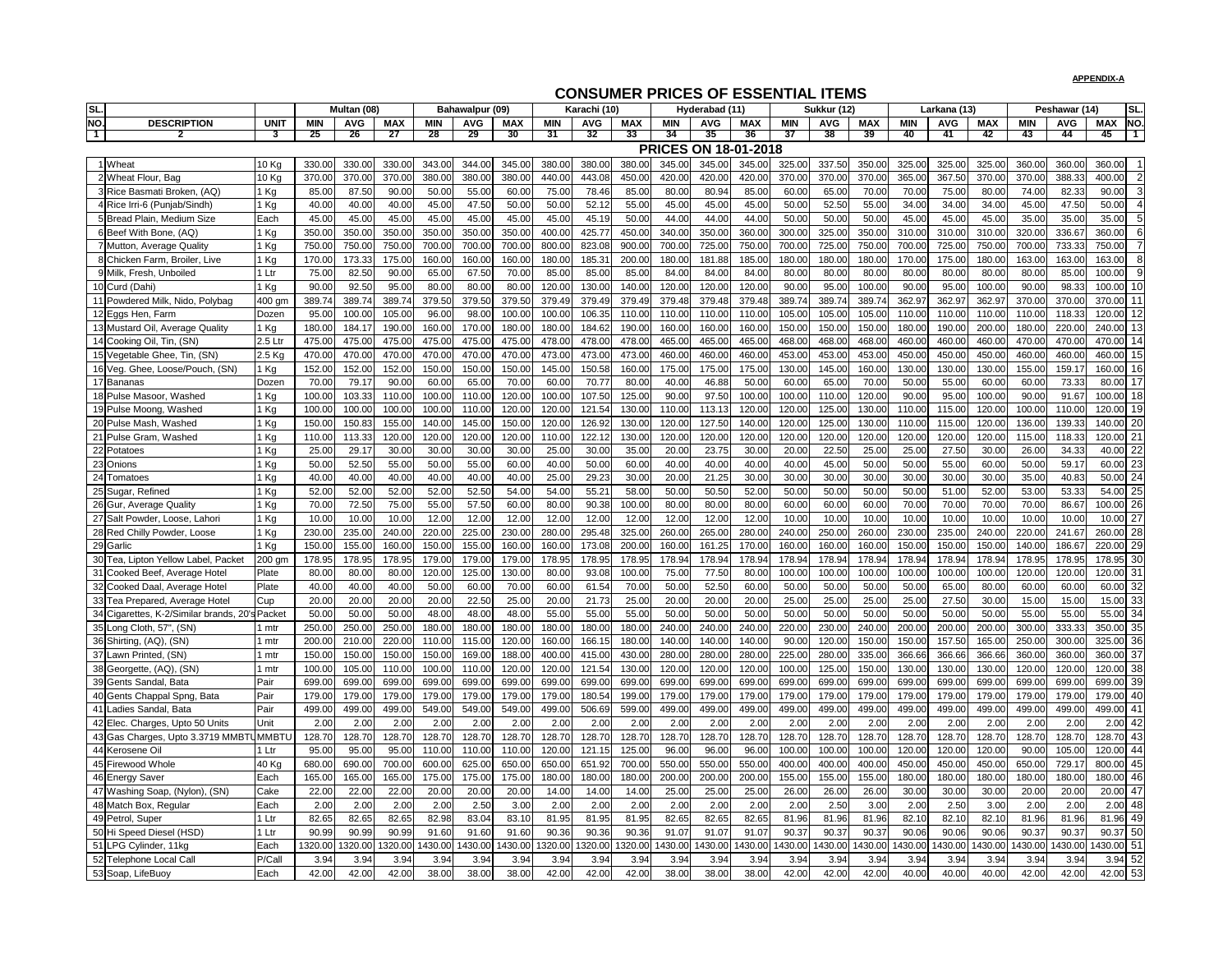| SL.            |                                                |             |            | <b>Bannu (15)</b> |            |            | Quetta (16) |            |            | Khuzdar (17) |            |                             | <b>National Average</b> |            | % Change over   |          |           | <b>Yearly Average Prices</b> |             |          | SL.             |
|----------------|------------------------------------------------|-------------|------------|-------------------|------------|------------|-------------|------------|------------|--------------|------------|-----------------------------|-------------------------|------------|-----------------|----------|-----------|------------------------------|-------------|----------|-----------------|
| NO.            | <b>DESCRIPTION</b>                             | <b>UNIT</b> | <b>MIN</b> | <b>AVG</b>        | <b>MAX</b> | <b>MIN</b> | <b>AVG</b>  | <b>MAX</b> | <b>MIN</b> | <b>AVG</b>   | <b>MAX</b> | <b>MIN</b>                  | <b>AVG</b>              | <b>MAX</b> | Prv. Wk Cor. Wk |          | $16 - 17$ | $15 - 16$                    | <b>Diff</b> | $%$ Chng | NO.             |
| $\overline{1}$ |                                                | 3           | 46         | 47                | 48         | 49         | 50          | 51         | 52         | 53           | 54         | 56                          | 57                      | 58         | 58              | 59       | 60        | 61                           | 62          | 63       |                 |
|                |                                                |             |            |                   |            |            |             |            |            |              |            | <b>PRICES ON 18-01-2018</b> |                         |            |                 |          |           |                              |             |          |                 |
|                | 1 Wheat                                        | 10 Kg       | 350.00     | 353.75            | 355.00     | 340.00     | 350.00      | 360.00     | 350.00     | 350.00       | 350.00     | 325.00                      | 342.66                  | 380.00     | 0.09            | $-1.05$  | 337.74    | 339.18                       | $-1.44$     | $-0.42$  |                 |
|                | 2 Wheat Flour, Bag                             | 10 Kg       | 400.00     | 400.00            | 400.00     | 390.00     | 400.00      | 410.00     | 370.00     | 375.00       | 380.00     | 350.00                      | 387.74                  | 450.00     | $-0.37$         | 0.40     | 379.91    | 385.73                       | $-5.82$     | $-1.51$  | $\overline{2}$  |
|                | 3 Rice Basmati Broken, (AQ)                    | Kg          | 53.00      | 53.50             | 54.00      | 85.00      | 90.00       | 95.00      | 60.00      | 60.00        | 60.00      | 50.00                       | 72.96                   | 95.00      | 1.23            | 15.81    | 63.90     | 63.00                        | 0.90        | 1.43     | 3               |
|                | 4 Rice Irri-6 (Punjab/Sindh)                   | Kg          | 65.00      | 65.00             | 65.00      | 48.00      | 50.00       | 52.00      | 50.00      | 50.00        | 50.00      | 34.00                       | 52.11                   | 70.00      | 1.16            | 6.00     | 48.71     | 47.16                        | 1.55        | 3.29     | $\overline{4}$  |
|                | 5 Bread Plain, Medium Size                     | Each        | 35.00      | 35.00             | 35.00      | 35.00      | 40.00       | 45.00      | 35.00      | 35.00        | 35.00      | 35.00                       | 42.56                   | 50.00      | 0.00            | 3.50     | 41.11     | 40.82                        | 0.29        | 0.71     | 5               |
|                | 6 Beef With Bone, (AQ)                         | Kg          | 320.00     | 320.00            | 320.00     | 390.00     | 400.00      | 410.00     | 320.00     | 320.00       | 320.00     | 300.00                      | 347.49                  | 450.00     | 0.44            | 6.56     | 327.52    | 316.37                       | 11.15       | 3.52     | $6 \,$          |
|                | 7 Mutton, Average Quality                      | Kg          | 570.00     | 570.00            | 570.00     | 700.00     | 725.00      | 750.00     | 600.00     | 600.00       | 600.00     | 570.00                      | 734.27                  | 900.00     | 0.20            | 11.27    | 662.65    | 627.94                       | 34.71       | 5.53     | $\overline{7}$  |
|                | Chicken Farm, Broiler, Live                    | Kg          | 170.00     | 170.00            | 170.00     | 175.00     | 180.00      | 185.00     | 200.00     | 205.00       | 210.00     | 145.00                      | 168.72                  | 210.00     | $-8.39$         | 39.78    | 145.88    | 151.95                       | $-6.07$     | $-3.99$  | 8               |
| 9              | Milk, Fresh, Unboiled                          | Ltr         | 80.00      | 82.50             | 85.00      | 90.00      | 90.00       | 90.00      | 80.00      | 80.00        | 80.00      | 65.00                       | 82.50                   | 110.00     | 0.00            | 2.65     | 80.59     | 78.24                        | 2.35        | 3.00     | $\overline{9}$  |
|                | 10 Curd (Dahi)                                 | Kg          | 90.00      | 90.00             | 90.00      | 100.00     | 100.00      | 100.00     | 90.00      | 90.00        | 90.00      | 80.00                       | 98.82                   | 140.00     | 0.00            | 5.02     | 94.66     | 92.10                        | 2.56        | 2.78     | 10              |
|                | 11 Powdered Milk, Nido, Polybag                | 400 gm      | 365.00     | 365.00            | 365.00     | 389.74     | 389.74      | 389.74     | 370.00     | 370.00       | 370.00     | 358.97                      | 380.64                  | 389.74     | 0.00            | 1.05     | 378.43    | 372.70                       | 5.73        | 1.54     | 11              |
|                | 12 Eggs Hen, Farm                              | Dozen       | 130.00     | 133.75            | 140.00     | 130.00     | 135.00      | 140.00     | 130.00     | 130.00       | 130.00     | 93.50                       | 108.81                  | 140.00     | $-8.80$         | $-15.1'$ | 101.86    | 89.84                        | 12.02       | 13.38    | 12              |
|                | 13 Mustard Oil, Average Quality                | Kg          | 160.00     | 165.00            | 170.00     | 180.00     | 190.00      | 200.00     | 170.00     | 175.00       | 180.00     | 150.00                      | 183.79                  | 240.00     | $-0.38$         | 1.19     | 181.15    | 179.67                       | 1.48        | 0.82     | $\overline{13}$ |
|                | 14 Cooking Oil, Tin, (SN)                      | 2.5 Ltr     | 475.00     | 480.00            | 495.00     | 445.00     | 445.00      | 445.00     | 460.00     | 460.00       | 460.00     | 445.00                      | 469.51                  | 495.00     | $-0.27$         | 1.50     | 460.79    | 457.61                       | 3.18        | 0.69     | $\overline{14}$ |
|                | 15 Vegetable Ghee, Tin, (SN)                   | $2.5$ Kg    | 470.00     | 470.00            | 470.00     | 440.00     | 440.00      | 440.00     | 455.00     | 455.00       | 455.00     | 440.00                      | 462.53                  | 480.00     | $-0.25$         | 1.70     | 452.68    | 448.92                       | 3.76        | 0.84     | $\overline{15}$ |
|                | 16 Veg. Ghee, Loose/Pouch, (SN)                | Kg          | 155.00     | 157.50            | 160.00     | 125.00     | 130.00      | 135.00     | 130.00     | 130.00       | 130.00     | 125.00                      | 145.64                  | 175.00     | 0.00            | 0.32     | 143.34    | 138.35                       | 4.99        | 3.61     | 16              |
|                | 17 Bananas                                     | Dozen       | 60.00      | 72.50             | 80.00      | 65.00      | 70.00       | 75.00      | 60.00      | 65.00        | 70.00      | 40.00                       | 71.05                   | 160.00     | 1.07            | 0.38     | 78.87     | 75.70                        | 3.17        | 4.19     | $\overline{17}$ |
|                | 18 Pulse Masoor, Washed                        | Kg          | 100.00     | 100.00            | 100.00     | 130.00     | 135.00      | 140.00     | 140.00     | 140.00       | 140.00     | 90.00                       | 120.18                  | 160.00     | $-0.67$         | $-13.49$ | 140.36    | 146.36                       | $-6.00$     | $-4.10$  | 18              |
|                | 19 Pulse Moong, Washed                         | Kg          | 90.00      | 95.00             | 100.00     | 155.00     | 160.00      | 165.00     | 130.00     | 135.00       | 140.00     | 90.00                       | 117.87                  | 165.00     | 0.45            | $-13.36$ | 139.93    | 160.30                       | $-20.37$    | $-12.71$ | 19              |
|                | 20 Pulse Mash, Washed                          | Kg          | 120.00     | 122.50            | 125.00     | 220.00     | 225.00      | 230.00     | 230.00     | 230.00       | 230.00     | 110.00                      | 158.12                  | 230.00     | 0.00            | $-23.03$ | 223.70    | 238.59                       | $-14.89$    | $-6.24$  | 20              |
|                | 21 Pulse Gram, Washed                          | Kg          | 100.00     | 102.50            | 110.00     | 150.00     | 155.00      | 160.00     | 140.00     | 140.00       | 140.00     | 100.00                      | 119.00                  | 160.00     | $-0.62$         | $-26.4'$ | 149.85    | 123.53                       | 26.32       | 21.31    | 21              |
|                | 22 Potatoes                                    | Kg          | 30.00      | 32.50             | 35.00      | 30.00      | 35.00       | 40.00      | 30.00      | 35.00        | 40.00      | 20.00                       | 31.09                   | 60.00      | $-9.52$         | 25.97    | 34.09     | 25.75                        | 8.34        | 32.39    | $\overline{22}$ |
|                | 23 Onions                                      | Kg          | 50.00      | 50.00             | 50.00      | 55.00      | 60.00       | 65.00      | 40.00      | 40.00        | 40.00      | 40.00                       | 53.20                   | 80.00      | $-2.22$         | 79.31    | 30.08     | 44.29                        | $-14.21$    | $-32.08$ | 23              |
|                | 24 Tomatoes                                    | Kg          | 30.00      | 33.75             | 40.00      | 35.00      | 40.00       | 45.00      | 50.00      | 55.00        | 60.00      | 20.00                       | 41.30                   | 80.00      | $-10.04$        | 18.34    | 51.82     | 49.14                        | 2.68        | 5.45     | $\overline{24}$ |
|                | 25 Sugar, Refined                              | Kg          | 52.00      | 52.00             | 52.00      | 53.00      | 54.00       | 55.00      | 55.00      | 55.00        | 55.00      | 50.00                       | 53.03                   | 60.00      | $-1.06$         | $-18.15$ | 64.94     | 62.60                        | 2.34        | 3.74     | 25              |
|                | 26 Gur, Average Quality                        | Kg          | 80.00      | 82.50             | 85.00      | 85.00      | 90.00       | 95.00      | 80.00      | 85.00        | 90.00      | 55.00                       | 80.91                   | 120.00     | $-2.28$         | $-5.89$  | 88.20     | 89.28                        | $-1.08$     | $-1.21$  | 26              |
|                | 27 Salt Powder, Loose, Lahori                  | Kg          | 12.00      | 12.00             | 12.00      | 10.00      | 10.00       | 10.00      | 10.00      | 10.00        | 10.00      | 10.00                       | 11.12                   | 17.00      | 0.00            | 3.83     | 10.64     | 10.43                        | 0.21        | 2.01     | $\overline{27}$ |
|                | 28 Red Chilly Powder, Loose                    | Kg          | 210.00     | 215.00            | 220.00     | 300.00     | 310.00      | 320.00     | 300.00     | 300.00       | 300.00     | 210.00                      | 258.26                  | 325.00     | 0.00            | $-5.48$  | 272.60    | 274.03                       | $-1.43$     | $-0.52$  | 28              |
|                | 29 Garlic                                      | Kg          | 170.00     | 170.00            | 170.00     | 220.00     | 230.00      | 240.00     | 220.00     | 220.00       | 220.00     | 120.00                      | 172.14                  | 250.00     | 3.18            | $-42.85$ | 273.46    | 200.32                       | 73.14       | 36.51    | $\overline{29}$ |
|                | 30 Tea, Lipton Yellow Label, Packet            | 200 gm      | 179.00     | 179.00            | 179.00     | 178.94     | 178.94      | 178.94     | 178.94     | 178.94       | 178.94     | 178.94                      | 178.96                  | 179.00     | 0.00            | 0.70     | 177.24    | 172.76                       | 4.48        | 2.59     | $\overline{30}$ |
|                | 31 Cooked Beef, Average Hotel                  | Plate       | 100.00     | 105.00            | 110.00     | 80.00      | 90.00       | 100.00     | 140.00     | 140.00       | 140.00     | 60.00                       | 102.87                  | 150.00     | 1.45            | 11.08    | 92.56     | 87.19                        | 5.37        | 6.16     | $\overline{31}$ |
|                | 32 Cooked Daal, Average Hotel                  | Plate       | 50.00      | 50.00             | 50.00      | 60.00      | 65.00       | 70.00      | 80.00      | 80.00        | 80.00      | 40.00                       | 58.29                   | 80.00      | 0.00            | 2.42     | 56.70     | 52.62                        | 4.08        | 7.75     | $\overline{32}$ |
|                | 33 Tea Prepared, Average Hotel                 | Cup         | 20.00      | 20.00             | 20.00      | 20.00      | 21.00       | 22.00      | 20.00      | 20.00        | 20.00      | 15.00                       | 21.19                   | 30.00      | 0.00            | 2.86     | 20.28     | 19.36                        | 0.92        | 4.75     | 33              |
|                | 34 Cigarettes, K-2/Similar brands, 20's Packet |             | 55.00      | 55.00             | 55.00      | 50.00      | 50.00       | 50.00      | 50.00      | 50.00        | 50.00      | 48.00                       | 50.76                   | 55.00      | 0.00            | $-23.63$ | 64.85     | 57.75                        | 7.10        | 12.29    | 34              |
|                | 35 Long Cloth, 57", (SN)                       | mtr         | 155.00     | 157.50            | 160.00     | 200.00     | 210.00      | 220.00     | 190.00     | 195.00       | 200.00     | 135.00                      | 212.84                  | 350.00     | 0.25            | 3.54     | 206.13    | 203.29                       | 2.84        | 1.40     | $\overline{35}$ |
|                | 36 Shirting, (AQ), (SN)                        | mtr         | 145.00     | 147.50            | 150.00     | 155.00     | 160.00      | 165.00     | 190.00     | 190.00       | 190.00     | 90.00                       | 169.55                  | 325.00     | 0.00            | 3.20     | 164.85    | 162.32                       | 2.53        | 1.56     | $\overline{36}$ |
|                | 37 Lawn Printed, (SN)                          | mtr         | 185.00     | 187.50            | 190.00     | 190.00     | 200.00      | 210.00     | 160.00     | 165.00       | 170.00     | 150.00                      | 255.77                  | 430.00     | 0.00            | 1.82     | 251.98    | 244.90                       | 7.08        | 2.89     | $\overline{37}$ |
|                | 38 Georgette, (AQ), (SN)                       | mtr         | 100.00     | 100.00            | 100.00     | 100.00     | 105.00      | 110.00     | 90.00      | 95.00        | 100.00     | 90.00                       | 125.68                  | 180.00     | 0.00            | 1.25     | 124.12    | 123.29                       | 0.83        | 0.67     | $\overline{38}$ |
|                | 39 Gents Sandal, Bata                          | Pair        | 699.00     | 699.00            | 699.00     | 699.00     | 699.00      | 699.00     | 699.00     | 699.00       | 699.00     | 699.00                      | 699.00                  | 699.00     | 0.00            | 0.00     | 699.00    | 699.00                       | 0.00        | 0.00     | 39              |
|                | 40 Gents Chappal Spng, Bata                    | Pair        | 179.00     | 179.00            | 179.00     | 179.00     | 179.00      | 179.00     | 179.00     | 179.00       | 179.00     | 179.00                      | 179.09                  | 199.00     | 0.00            | 0.00     | 179.09    | 179.02                       | 0.07        | 0.04     | 40              |
|                | 41 Ladies Sandal, Bata                         | Pair        | 499.00     | 499.00            | 499.00     | 499.00     | 499.00      | 499.00     | 499.00     | 499.00       | 499.00     | 499.00                      | 502.39                  | 599.00     | 0.00            | 0.00     | 502.39    | 500.61                       | 1.78        | 0.36     | 41              |
|                | 42 Elec. Charges, Upto 50 Units                | Unit        | 2.00       | 2.00              | 2.00       | 2.00       | 2.00        | 2.00       | 2.00       | 2.00         | 2.00       | 2.00                        | 2.00                    | 2.00       | 0.00            | 0.00     | 2.00      | 2.00                         | 0.00        | 0.00     | $\overline{42}$ |
|                | 43 Gas Charges, Upto 3.3719 MMBTUMMBTU         |             | 128.70     | 128.70            | 128.70     | 128.70     | 128.70      | 128.70     | 0.00       | 0.00         | 0.00       | 128.70                      | 128.70                  | 128.70     | 0.00            | 0.00     | 128.66    | 127.79                       | 0.87        | 0.68     | 43              |
|                | 44 Kerosene Oil                                | l Ltr       | 100.00     | 100.00            | 100.00     | 76.00      | 77.00       | 78.00      | 76.00      | 76.00        | 76.00      | 76.00                       | 103.24                  | 125.00     | 0.00            | 32.41    | 77.48     | 80.62                        | $-3.14$     | $-3.89$  | $\overline{44}$ |
|                | 45 Firewood Whole                              | 40 Kg       | 500.00     | 500.00            | 500.00     | 625.00     | 650.00      | 675.00     | 500.00     | 500.00       | 500.00     | 400.00                      | 630.06                  | 850.00     | 0.70            | 3.54     | 604.81    | 593.42                       | 11.39       | 1.92     | $\overline{45}$ |
|                | 46 Energy Saver                                | Each        | 160.00     | 160.00            | 160.00     | 180.00     | 180.00      | 180.00     | 150.00     | 150.00       | 150.00     | 150.00                      | 169.56                  | 200.00     | 0.00            | 1.05     | 167.79    | 166.95                       | 0.84        | 0.50     | 46              |
|                | 47 Washing Soap, (Nylon), (SN)                 | Cake        | 20.00      | 22.50             | 25.00      | 25.00      | 30.00       | 35.00      | 40.00      | 40.00        | 40.00      | 14.00                       | 25.91                   | 40.00      | 0.00            | 0.00     | 25.74     | 24.74                        | 1.00        | 4.04     | 47              |
|                | 48 Match Box, Regular                          | Each        | 3.00       | 3.00              | 3.00       | 2.00       | 2.00        | 2.00       | 1.00       | 1.50         | 2.00       | 1.00                        | 2.24                    | 3.00       | 0.00            | 2.75     | 2.14      | 1.99                         | 0.15        | 7.54     | 48              |
|                | 49 Petrol, Super                               | l Ltr       | 83.70      | 83.70             | 83.70      | 81.84      | 81.84       | 81.84      | 83.98      | 83.98        | 83.98      | 81.84                       | 82.43                   | 83.98      | 0.00            | 19.83    | 69.09     | 72.30                        | $-3.21$     | $-4.44$  | 49              |
|                | 50 Hi Speed Diesel (HSD)                       | Ltr         | 88.70      | 91.48             | 92.40      | 90.21      | 90.21       | 90.21      | 92.66      | 92.66        | 92.66      | 88.70                       | 90.77                   | 92.66      | 0.00            | 16.13    | 77.87     | 80.01                        | $-2.14$     | $-2.67$  | 50              |
|                | 51 LPG Cylinder, 11kg                          | Each        | 1350.00    | 1350.00           | 1350.00    | 1325.00    | 350.00      | 1375.00    | 1300.00    | 1325.00      | 1350.00    | 1300.00                     | 1389.12                 | 1530.00    | $-0.44$         | 18.39    | 1062.60   | 1035.00                      | 27.60       | 2.67     | 51              |
|                | 52 Telephone Local Call                        | P/Call      | 3.94       | 3.94              | 3.94       | 3.94       | 3.94        | 3.94       | 3.94       | 3.94         | 3.94       | 3.94                        | 3.94                    | 3.94       | 0.00            | 0.00     | 3.94      | 3.94                         | 0.00        | 0.00     | 52              |
|                | 53 Soap, LifeBuoy                              | Each        | 40.00      | 40.00             | 40.00      | 42.00      | 42.00       | 42.00      | 42.00      | 42.00        | 42.00      | 38.00                       | 41.29                   | 42.00      | 0.00            | 9.49     | 38.06     | 36.16                        | 1.90        | 5.25     | 53              |

### **APPENDIX-A**

# **CONSUMER PRICES OF ESSENTIAL ITEMS**